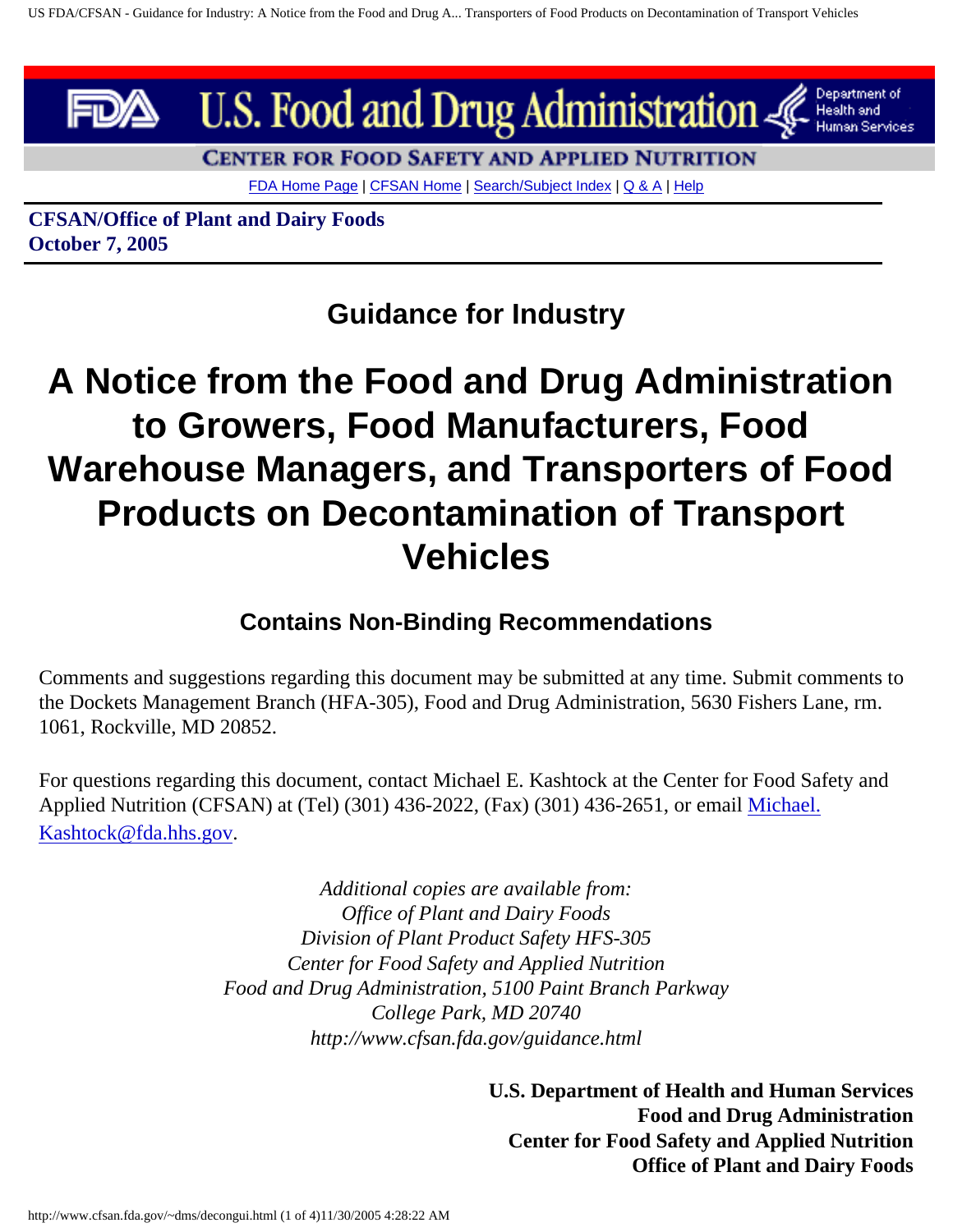### **Guidance for Industry**

## **A Notice from the Food and Drug Administration to Growers, Food Manufacturers, Food Warehouse Managers, and Transporters of Food Products on Decontamination of Transport Vehicles**

This guidance represents the Food and Drug Administration's (FDA's) current thinking on th<sub>is</sub> topic. It does not create or confer any rights for or on any person and does not operate to bind FDA or the public. You may use an alternative approach if the approach satisfies the requirements of the applicable statutes and regulations. If you want to discuss an alternative approach, contact the FDA staff responsible for implementing this guidance. If you cannot identify the appropriate FDA staff, call the appropriate number listed on the title page of this guidance.

This guidance is intended to provide information and references that can be used for the decontamination of food transport vehicles following Hurricanes Katrina and Rita in August/September 2005. The scope of this guidance is limited to decontamination of trucks, rail cars, and cold storage units that were flooded or otherwise impacted by the hurricanes, before being placed back in service to transport or store food.

FDA's guidance documents, including this document, do not establish legally enforceable responsibilities. Instead, guidance documents describe the Agency's current thinking on a topic and should be viewed only as recommendations, unless specific regulatory or statutory requirements are cited. The use of the word should in Agency guidance means that something is suggested or recommended, but not required.

### **Guidance**

All food transport vehicles that have been subjected to flood waters should be decontaminated before being returned to service to transport or store food. If not decontaminated, they should be used for other purposes or decommissioned and/or placed in salvage.

Decontamination should be accomplished in a manner which remediates any insanitary condition due to the presence of harmful microorganisms or chemical residues, or filth that could adulterate food transported in the vehicle. Upon decontamination, the condition of the vehicle should be such that any food in the vehicle will be protected against physical, chemical and microbial contamination, as well as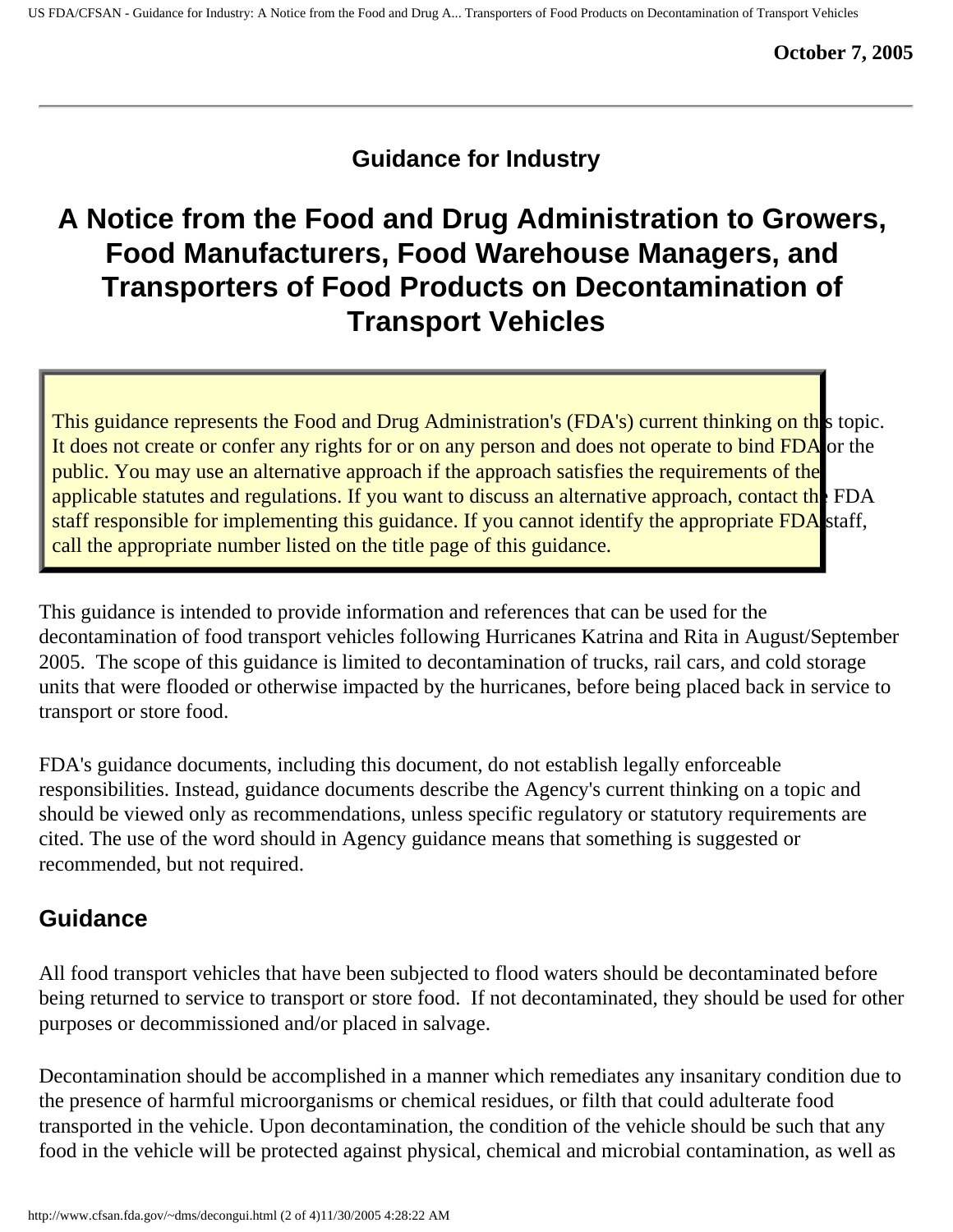US FDA/CFSAN - Guidance for Industry: A Notice from the Food and Drug A... Transporters of Food Products on Decontamination of Transport Vehicles

against deterioration of the food and the container, as required by 21 CFR 110.93. Normal decontamination procedures such as chemical sanitization or disinfection should be adequate for this purpose.

The decontamination of transport vehicles such as trucks, rail cars, and cold storage units should be performed by a person qualified to provide such services. The person should be knowledgeable of the applicable requirements of the Occupational Safety and Health Administration (OSHA), the Environmental Protection Agency (EPA), and the Department of Transportation (DOT). Although training and certification requirements may differ according to state regulation, personnel performing such activities should have the necessary credentials for their particular jurisdiction.

The person performing the decontamination should be able to provide assurance that the procedure has been properly performed, including any testing for efficacy, as appropriate.

Several types of disinfectant or sanitizing agents may be used (e.g., chlorine, iodine, phenolic and quaternary ammonium compounds, aldehydes). Since the internal surfaces of the vehicles or units may vary (e.g., steel, aluminum, fiberglass, etc.), a specific agent is not identified in this guidance. The person providing the service should ensure that any use of a disinfectant or sanitizer complies with all of the applicable requirements of the Environmental Protection Agency (EPA). For example, some surfaces may require repeat applications to ensure that the surface is treated for the required contact time. At concentrations known to be effective for proper disinfection, some disinfectants may also react with the inner surfaces of the vehicles and units. Therefore, it is recommended that owners of vehicles and units first consult with the person providing the service.

In addition:

- Trucks and units should not be returned to service if they contain any interior wood or porous surfaces that may have become contaminated in any manner that would create an insanitary condition for food transport or storage. Prior to placing such vehicles back in service, trucks or units should be refitted with new wood or another suitable material. Refitting should occur after decontamination.
- Trucks and units with damaged interior surfaces (e.g. cracked fiberglass, exposed seams, etc.) should be handled appropriately to ensure adequate decontamination of those areas with limited access.
- Attention should be given to decontamination of refrigeration units (e.g. ductwork and coils). Assure that filters are replaced (if equipped).
- All applicable state and local standards should be met.
- The decontamination should remove all offensive odors.

For questions concerning implementation of this guidance for the affected geographic area, contact the [FDA District or Regional office](http://www.cfsan.fda.gov/~dms/district.html) for your area.

### **Related Links:**